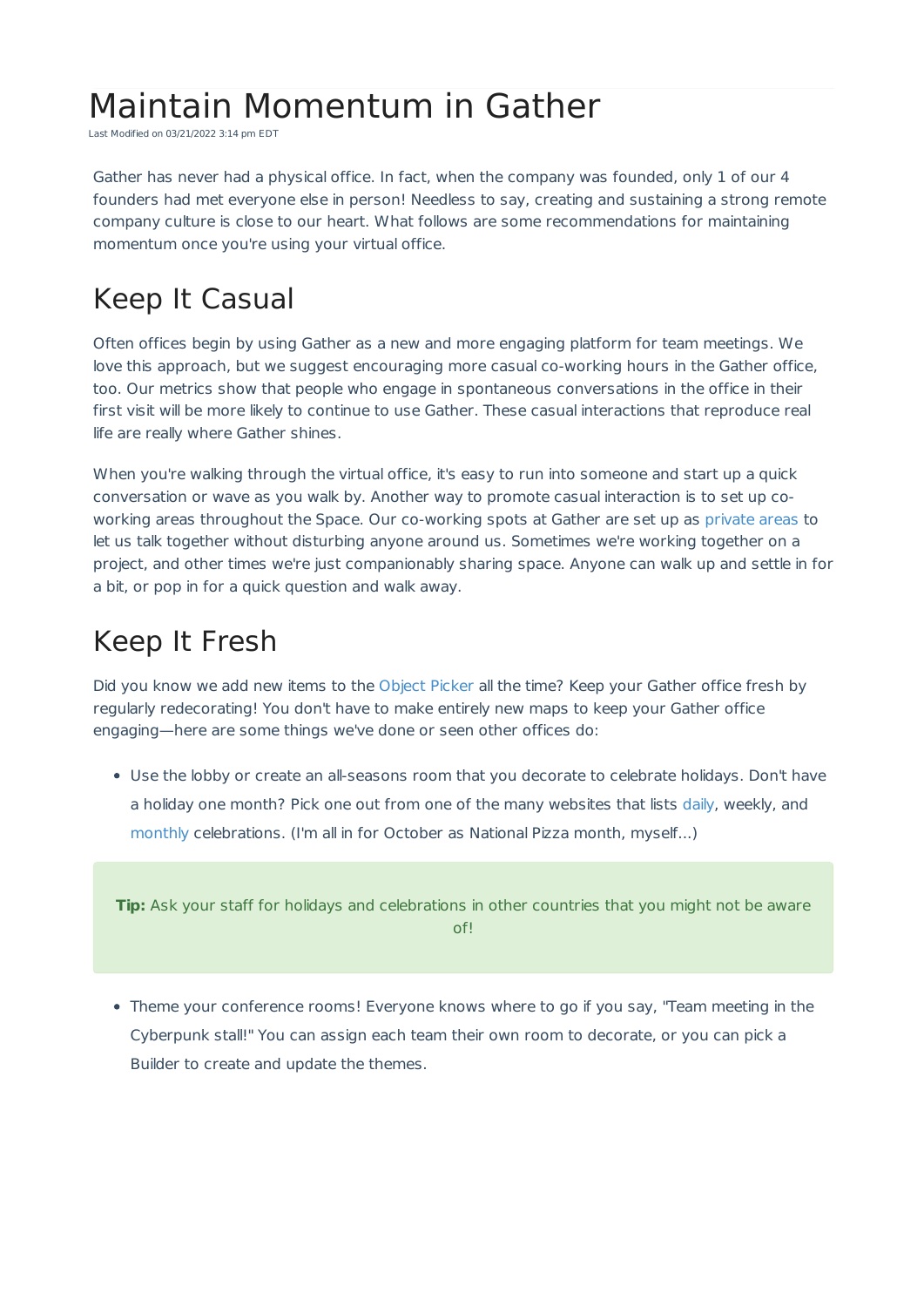

• Pick an object to hide on the map regularly. Make it a competition for whoever finds the object first!

**Tip:** Want an object we don't have yet? It's also easy to upload custom images. You can also make a suggestion for objects or themes in our Feedback Forum, where others might upvote your idea!

### Keep It Fun

One of the best parts of working for Gather is the team and company socials. These weekly or monthly events create an opportunity to meet new faces, learn more about each other, and just have fun together. For social gatherings (during or after office hours), you can add additional rooms or Spaces (we have a rooftop, a game room, and a speakeasy), or you can just meet in your regular office all-hands spot. Here are some socials we've had success with:

- **Escape Room Party:** Team up and beat our Dungeon Escape Map together. Take a drink (of water, of course) every time someone is sent back to the beginning of the map.
- **Scavenger Hunt:** Prepare a list of items for people to track down in their homes within a set amount of time (e.g., 5 min). You can make it a competition for who returns first with the most items, or just swap stories about the oldest item in your house or your favorite mug. You can also use our Island Scavenger Hunt and Mystery Mansion Scavenger Hunt.
- **Go Kart Grand Prix**: Use your Pomodoro break time to challenge your coworkers to a go kart race or plan for an ultimate grand prix, complete with themed watchlists and playlists! (Go karts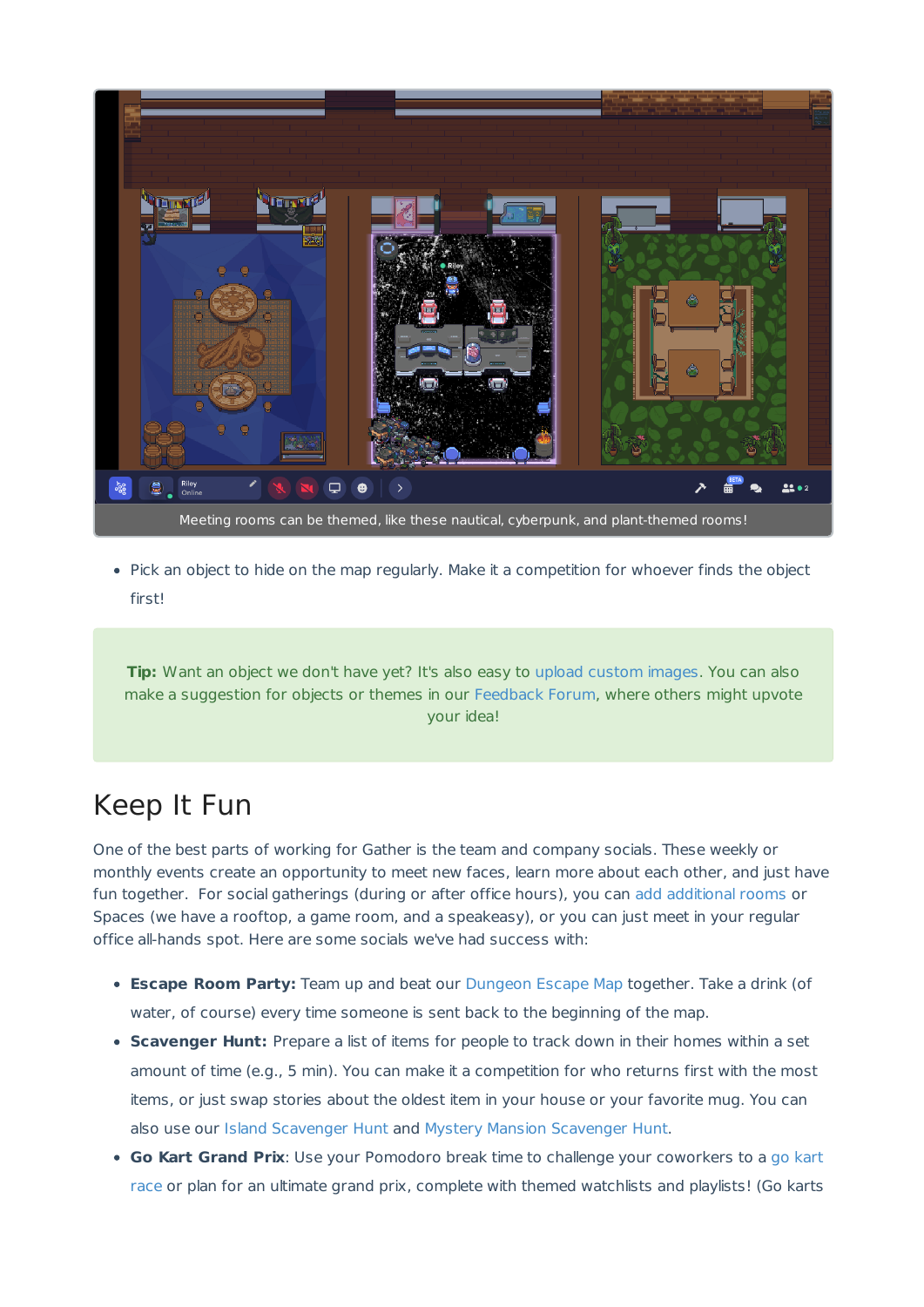are partially released to remote office Spaces, so if you don't have them in your office yet, you will before too long!)

- **Tetris Tourney:** Test your spatial reasoning in a Jstris (off-brand Tetris) tournament, with an opening round, semi-finals, and championships!
- **Speed Gathering:** Spin up our Speed Gathering template with sets of two chairs and a table (a line, square, or circle works). Everyone starts by finding an empty chair. An emcee asks a question and runs a timer for each question. When the timer is up, one set of people move to the next table (e.g., the people in the inside of the circle or square stay put while the outside people move).

**Note:** Run a successful social? We'd love to hear about it at hello@gather.town!

## Keep It Real

It's so important to give everyone on the team regular opportunities to provide feedback and describe the things that delight or frustrate them about working remotely.

Surveys offer an opportunity for staff to express their opinions openly and a means to assess if your team is happy and productive—in your Gather Space, specifically, and in the remote work environment, generally. These check-ins can be as quick as a 1-10 rating of "I feel connected to my team" or "I am satisfied with my work from home experience," with an opportunity for comments. Also offer more in-depth temperature checks. Here are a few questions you can ask:

- Do you feel connected enough to your teammates? Why or why not?
- Is it easy to get in touch with your teammates or leaders when you need them?
- What has been the most helpful thing in transitioning to Gather (or to remote work, in general)?
- Do you need any additional training, materials, or equipment to be successful?
- What is your biggest struggle working from home?
- Are you satisfied with your work-home life balance?
- What's one thing you'd like to see our team continue?
- What's one thing you'd like to see our team change or stop?

Review the results and share findings with the team so you can brainstorm together on how to make the most of out of working remotely and using Gather.

## Next Steps

Check out the Onboarding: Remote Work articles for all the ins and outs of how Gather works for business and how to set up and manage your virtual office. We've put together the following articles that should help you and your team thrive in Gather:

1. Get Started with Remote Work in Gather: Review high-level reasons for using Gather for your